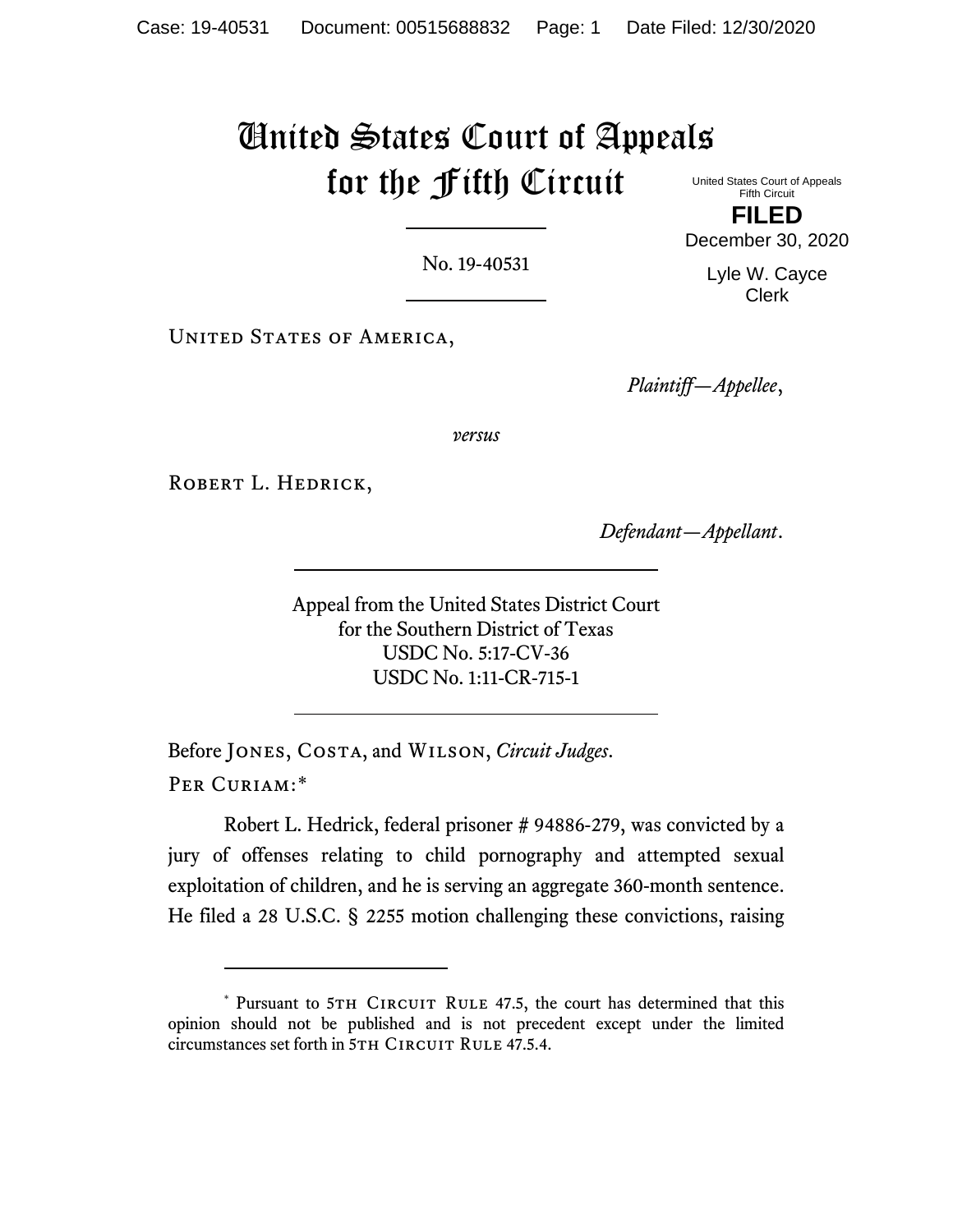## No. 19-40531

claims of ineffective assistance by trial and appellate counsel. The district court denied relief, concluding that Hedrick's motion was a restatement of his allegations of a convoluted conspiracy that had previously been found to be frivolous by the district and appellate courts. Hedrick now seeks a certificate of appealability (COA) to appeal this ruling.

To obtain a COA, Hedrick must make "a substantial showing of the denial of a constitutional right." 28 U.S.C. § 2253(c)(2); *Slack v. McDaniel*, 529 U.S. 473, 483 (2000). He will satisfy this standard "by demonstrating that jurists of reason could disagree with the district court's resolution of his constitutional claims or that jurists could conclude the issues presented are adequate to deserve encouragement to proceed further." *Miller-El v. Cockrell*, 537 U.S. 322, 327 (2003). To the extent the district court rejected his claims on their merits, Hedrick "must demonstrate that reasonable jurists would find the district court's assessment of the constitutional claims debatable or wrong." *Slack*, 529 U.S. at 484; *see also Miller-El*, 537 U.S. at 338. If, however, the district court's ruling is construed as a dismissal on procedural grounds, Hedrick must show "that jurists of reason would find it debatable whether the [motion] states a valid claim of the denial of a constitutional right and that jurists of reason would find it debatable whether the district court was correct in its procedural ruling." *Slack*, 529 U.S. at 484.

To the extent that Hedrick is complaining about his access to the law library and is alleging that prison officials or others are tampering with his mail, such claims are not cognizable in § 2255 proceedings. *See Padilla v. United States*, 416 F.3d 424, 425-26 (5th Cir. 2005); *Davis v. Fechtel*, 150 F.3d 486, 490 (5th Cir. 1998). Similarly, to the extent that Hedrick is challenging his conviction based on substantive claims that a conspiracy framed him and is attempting to silence him, we decline to consider such claims. *See Padilla*, 416 F.3d at 425-26.